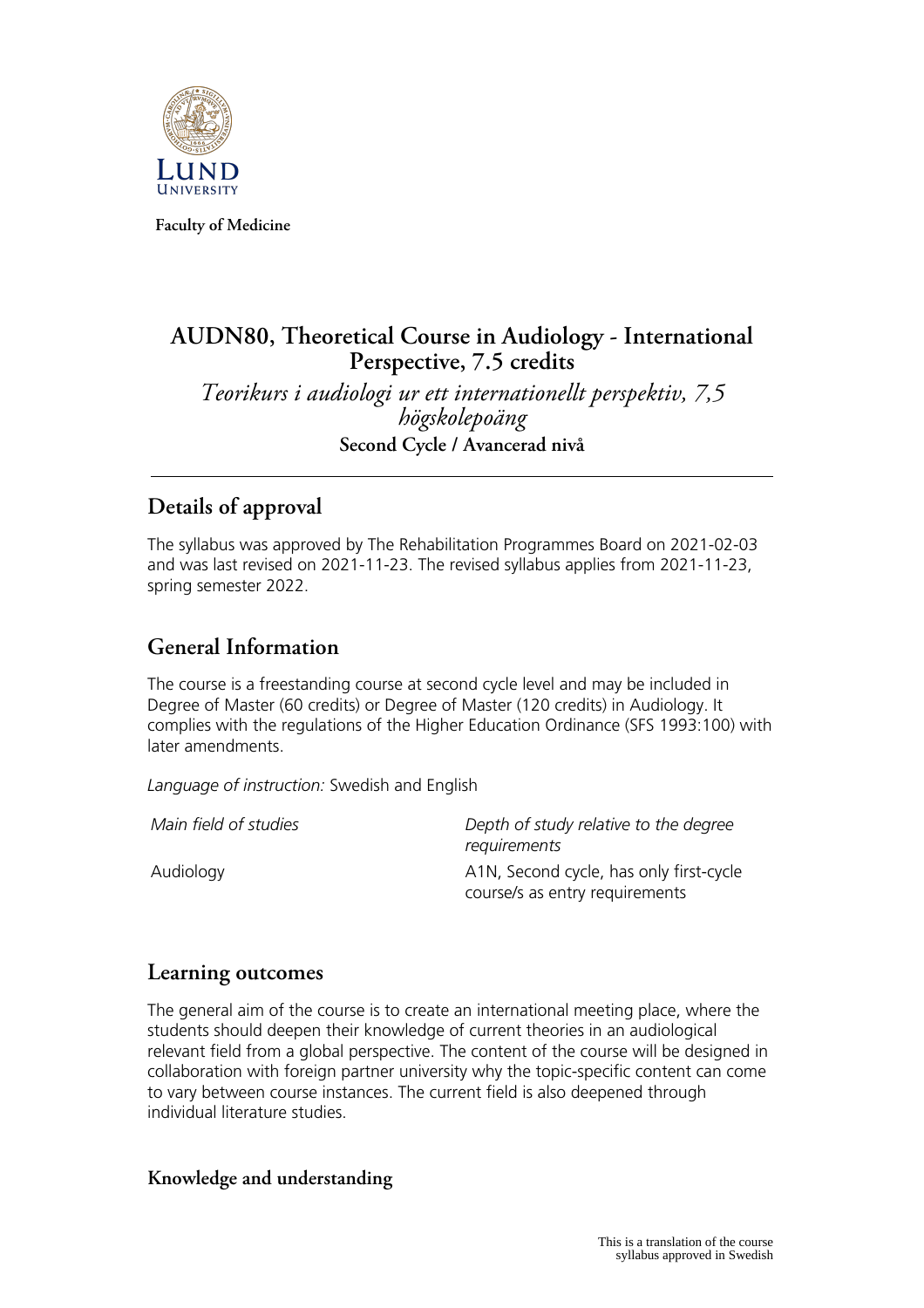On completion of the course, the students shall be able to:

• give an advanced account of and discuss the theories in a research domain that is relevant in audiology and put this in a historical, interdisciplinary and global context and apply the same for relations both in the own context and in different global contexts.

#### **Judgement and approach**

On completion of the course, the students shall be able to

- relate to different theories and their relevance for audiological activities independently and critically in the own context.
- reflect on health equity in a global perspective.

#### **Course content**

In the course, theories in the current research domain is linked to the field that the visiting lecturer represents.

Through meetings with international students, possibilities should also be given to discuss the United Nations, UN's global aim for sustainable development and their importance for the audiological field of study.

# **Course design**

The teaching consists of introduction, lectures, workshop and seminar discussions with invited international visiting lecturers and own literature studies that result in written/oral report. The student group consists of national and international Audiology students and professionals/alumni. The University is responsible for course introduction and final examination. Lectures, seminars, workshops and subject aimed examination are led by visiting lecturer. Part of the teaching is conducted as distance learning.

#### **Assessment**

Requirements for approval:

To pass test part Workshop attendance is required at introduction and lectures and active participation in workshops and final seminar.

To pass test part Specialisation it is required to have an approved written report on workshop and completed literature studies and approved participation in final examination seminar.

All assessments are individual, based on established criteria. One regular exam and two retakes are organised for each test part. Students who do not achieve a grade of Pass on any of these occasions will have one additional opportunity for assessment. Students who fail two exam opportunities can request a change of examiner.In the case of a retake, an individual exam may replace a group exam.

The examiner, in consultation with Disability Support Services, may deviate from the regular form of examination in order to provide a permanently disabled student with a form of examination equivalent to that of a student without a disability.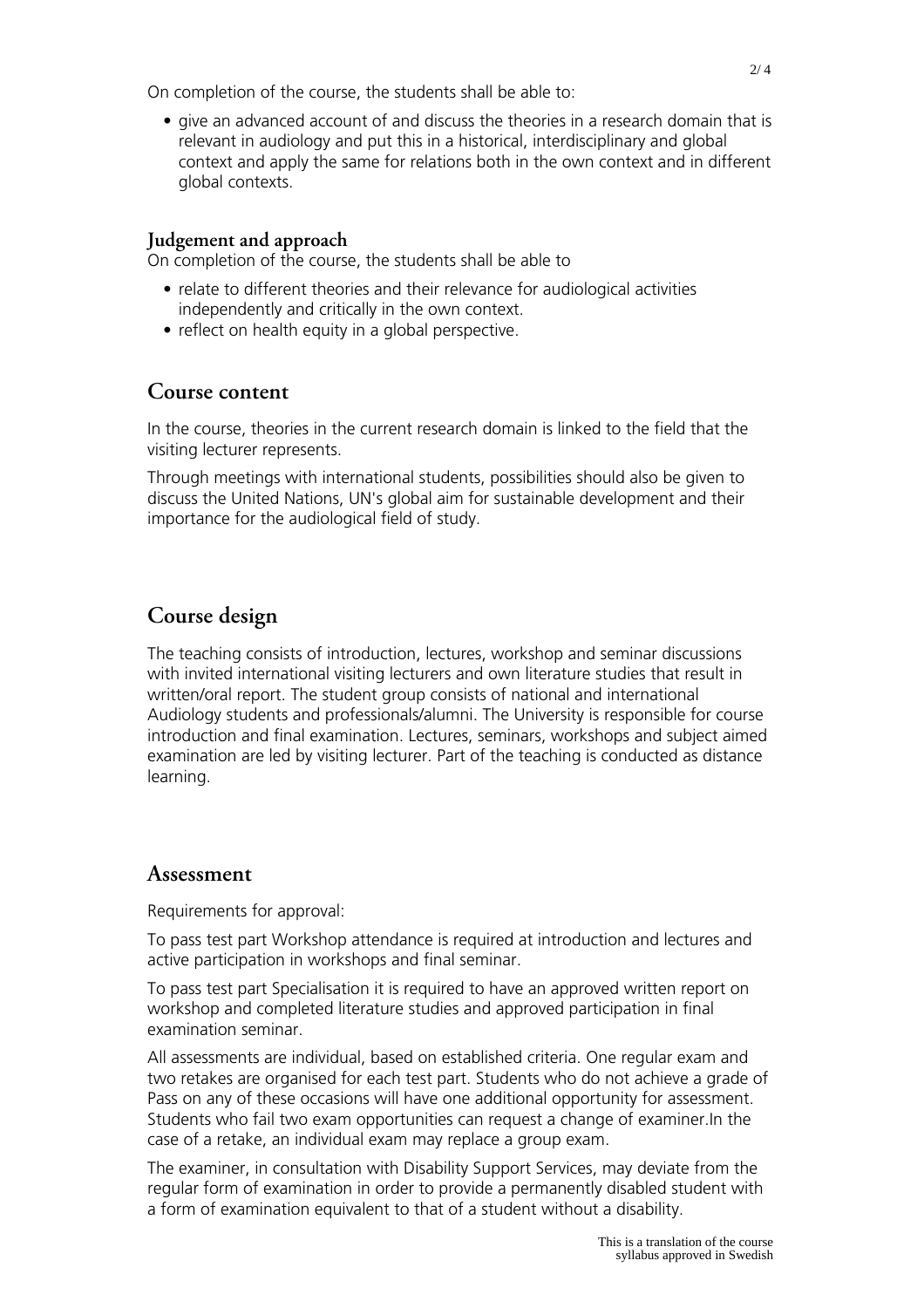*Subcourses that are part of this course can be found in an appendix at the end of this document.*

#### **Grades**

Marking scale: Fail, Pass.

# **Entry requirements**

Degree of Bachelor of Science in Audiology equivalent medicine undergraduate level in audiology. Foreign qualification in audiology with entry requirements for studies at second cycle level.